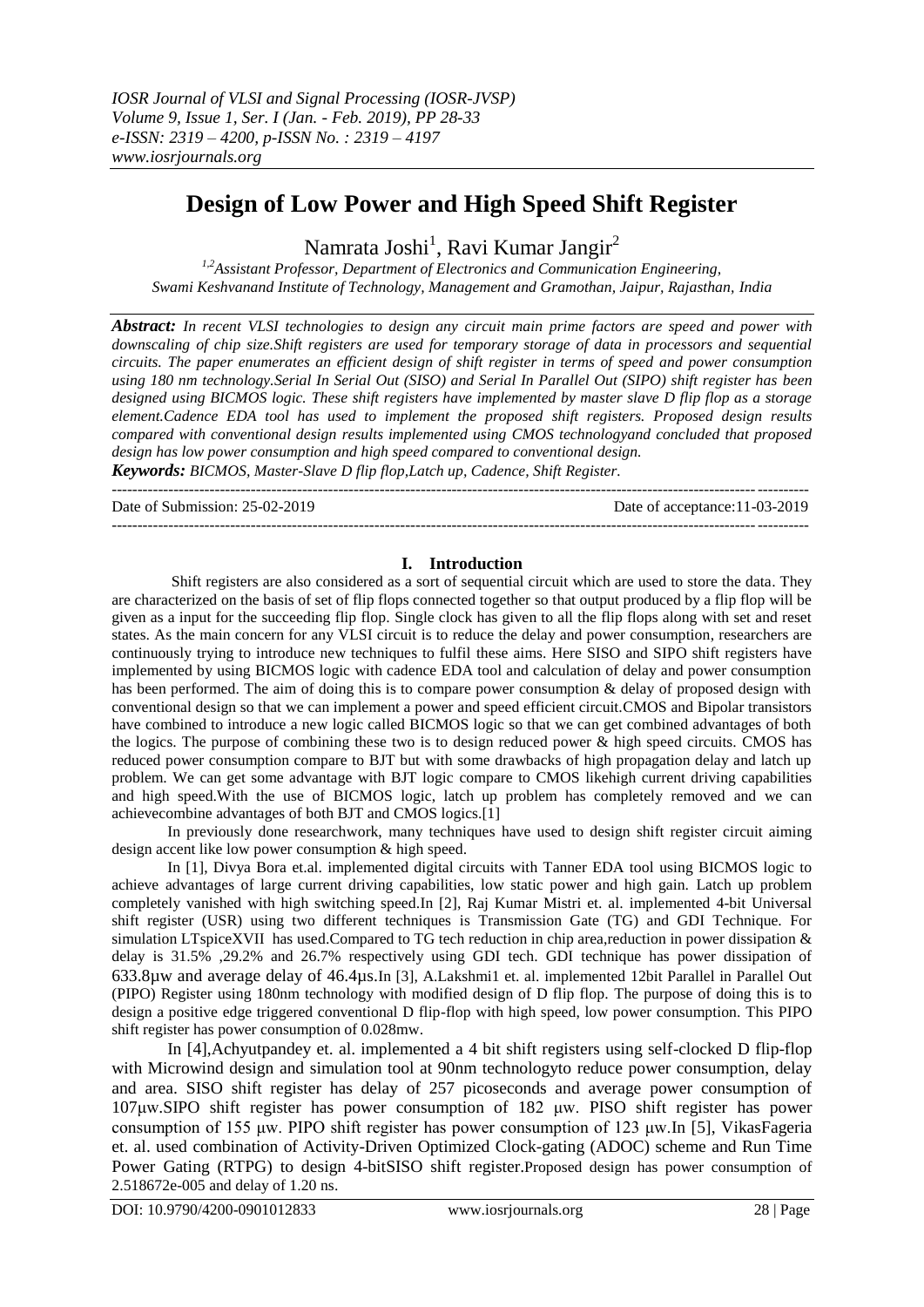.In [6], Saranya.Met. al. proposed a design of Universal Shift Register at a frequency of 250MHz with conventional static Master-Slave flip flop configuration to improve power delay product. Simulation has performed using H spice.In [7], Noor M. Nayeemet. al.implemented reversible shift registers in all operating modes(SISO, SIPO, PISO, PIPO) and universal shift register. Lower bounds of implemented designs have shown in terms of number of gates needed to show the efficiency.

In this paperSISO & SIPO shift register have been implemented using BICMOS logic. Section 2 explains the working of proposed shift registers circuit. Section 3showingimplemented schematic designs of shift registers along with its components using Cadence Virtuoso schematic editor.Section 4 demonstrate the simulation results.Section5 concluded the paper.

# **II. Proposed Shift Registers**

After store the data in serial or parallel mechanism for transmission of data shift register is used. In sequential manner progression of bits means serial manner and progression of bits in parallel means parallel manner. There are four different modes of shift registers based on structure. Serial-In Serial-Out (SISO) shift register is one in which with every clock one bit shifted either left or right andan input data is serially fed and shifted output also appears serially.Serial-In Parallel-Out (SIPO) shift register is one in which input data comes serially but output stored in parallel manner. Parallel-In Serial-Out (PISO)shift register is one in which input data is stored in parallel manner but serially shifted out of register. Parallel-In Parallel-Out (PIPO) shift register load input data in parallel manner simultaneously and with same clock transferred together to their respective outputs.



**Figure 1:** Circuit diagram of SISO shift register



**Figure 2:** Circuit diagram of SIPO shift register

Master-slave D flip flop shown in figure 3.Clock inverter has used for holding the output and here is a function to disable the inputs by using clock & inverted clock.If needed to eliminate the glitches at the gate node of device, at input terminal PMOS MP3 has used. This vanishes the requirement of clock inverter at the input terminal [8]. Design accents delay & area of circuit can be reduced with the use of this phenomenon. PMOS in feedback switch has used which subsequently controlled by feedback inverter.Pull down network has NMOS. In this BICMOS circuit there is no chance of any effect due to clock skew.



**Figure 3:** Master- Slave D flip flop circuit implemented using BICMOS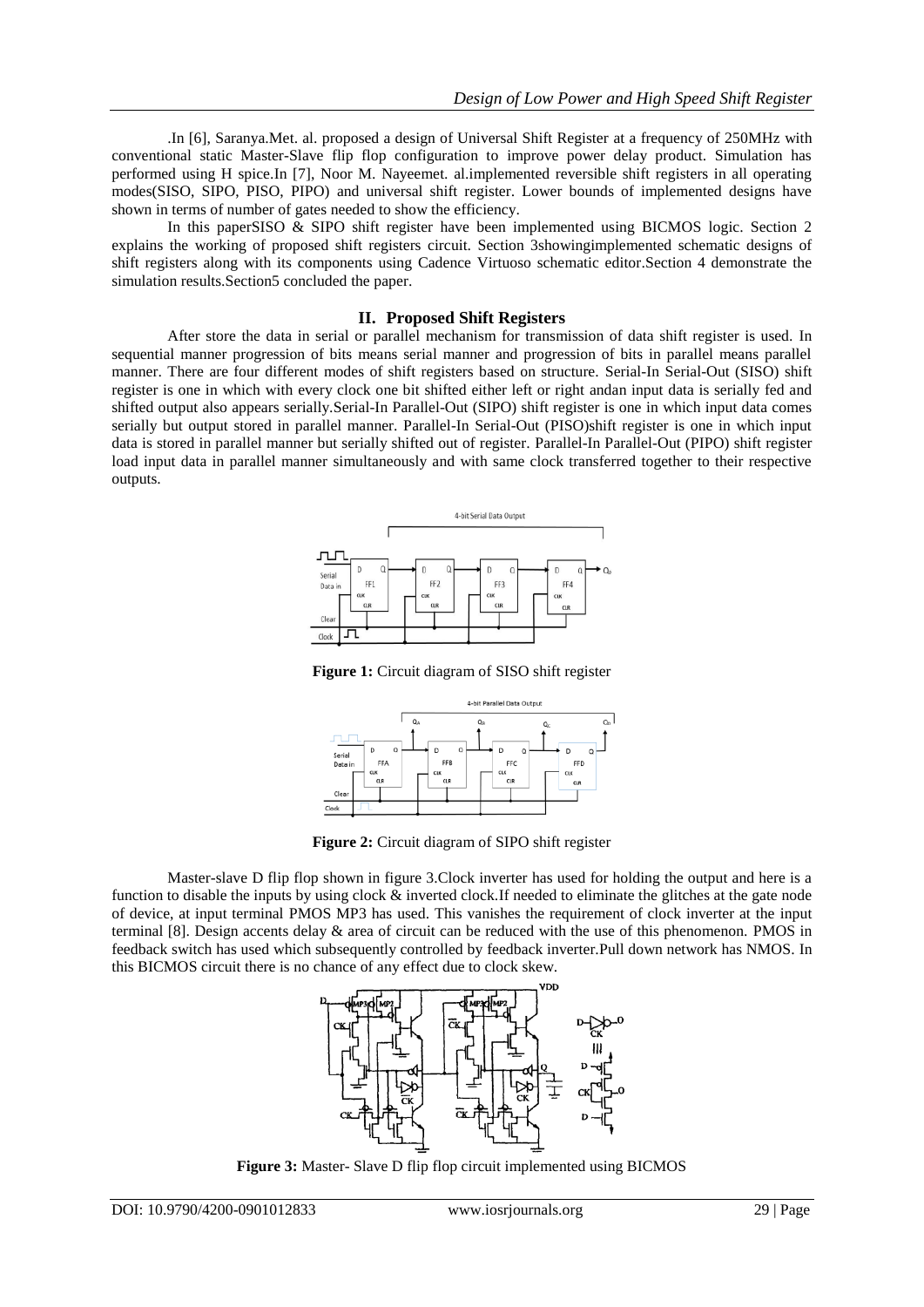### **III. Schematic Design**

For designing the schematic diagram of shift register we are needed to implement schematics of all its componentsand use all of them together as a complete circuit. Schematic diagrams of all the individual components along with SISO & SIPO shift registers have beendesigned with Cadence Virtuoso schematic editor using BICMOS logic with these specifications: Length L=180nm, Width W= 2 μm.In Figure 4 implementation of schematic for NOT gate has shown with all design specifications. In Figure 5implementation of schematic for AND gate has shown with all design specifications. In Figure 6implementation of schematic for XOR gate has shown with all design specifications. Figure 7& 8 showing schematic design of SISO & SIPO shift registersrespectively.



**Figure 4:** Schematic design implementation of Inverter



**Figure 5:** Schematic designimplementation of AND gate



**Figure 6:** Schematic design implementation of XOR gate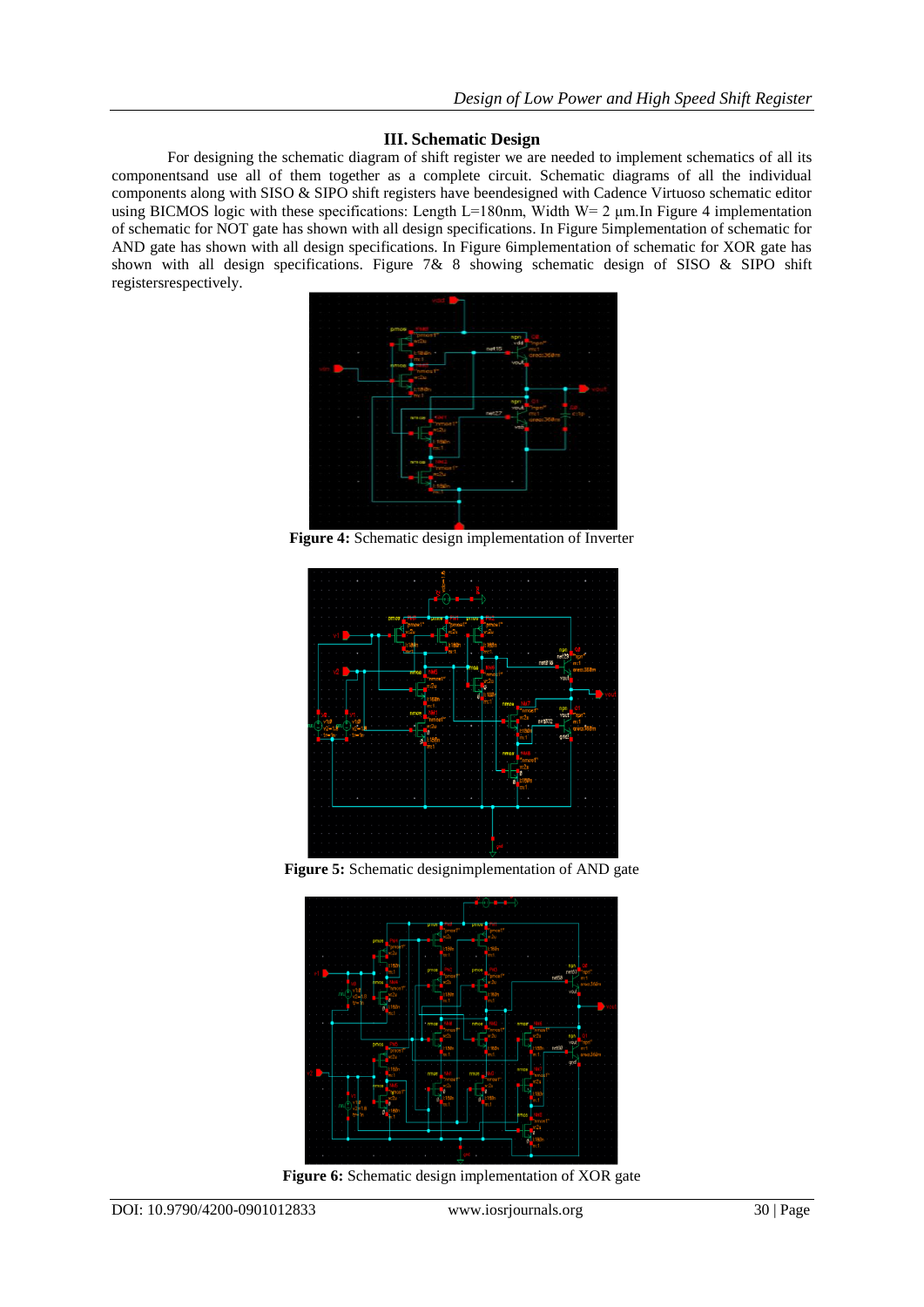

**Figure 7:** Schematic design implementation of SISO shift register



**Figure 8:** Schematic design implementation of SIPO shift register

# **IV. Simulation Results**

Proposed designs of shift registers and its components have been analysed and verified using analog simulation method of cadence design environment.It is useful to demonstrate transient response for the circuit. Analysis of performance for the proposed shift register circuit has done by comparing its results of delay and power consumption with conventional design results. Table 1 & Table 2 showing this comparison. Following figures showing simulation results for inverter, and gate, xor gate, SISO & SIPO shift register.





**Figure 10:** Simulation Design Implementation of AND gate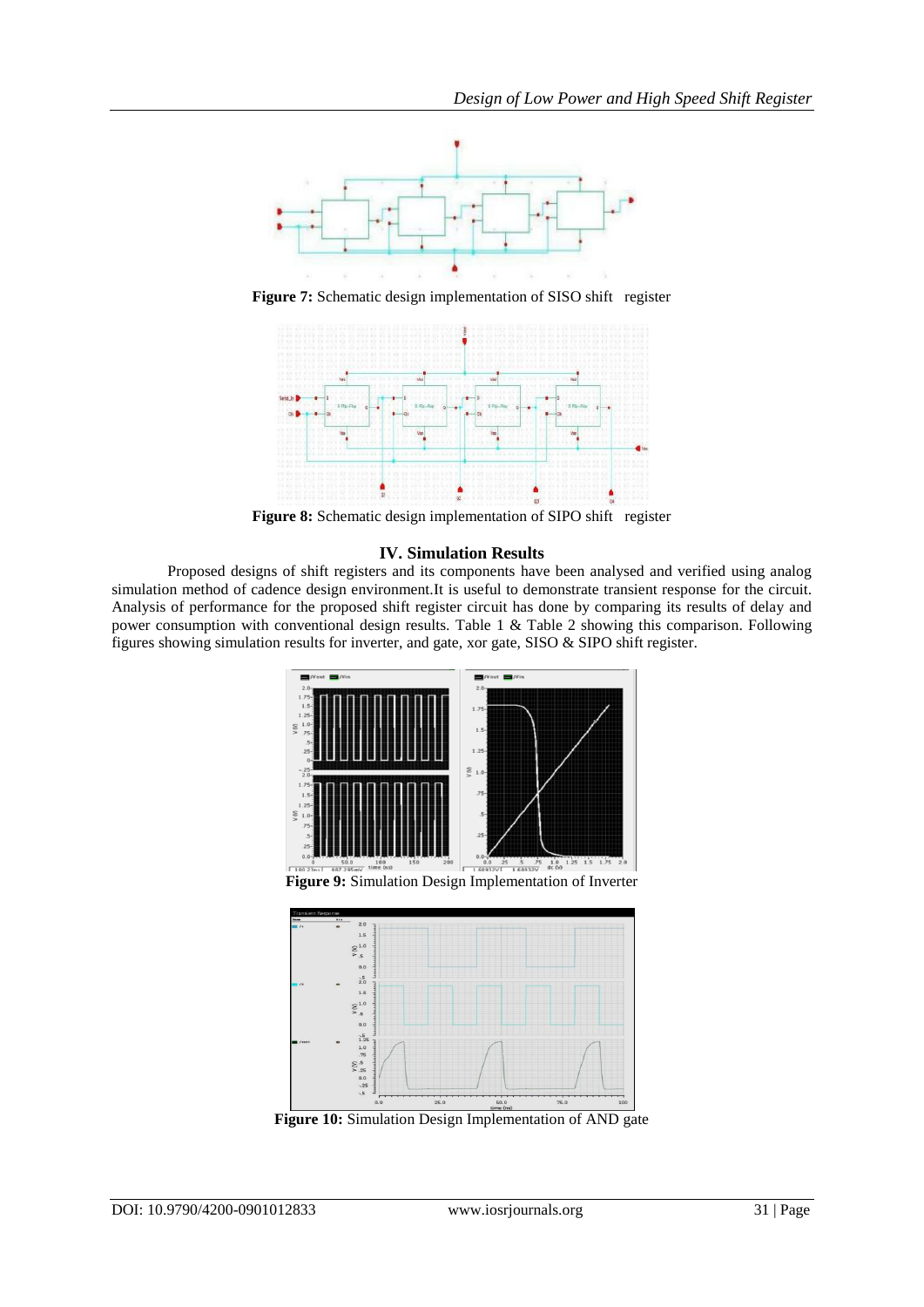



**Figure 12:** Simulation Design Implementation of SISO shift register



**Figure 13:** Simulation Design Implementation of SIPO shift register

**Table 1:** Comparison Table for Delay

| Design Technique | Existing design using | Proposed Design using |
|------------------|-----------------------|-----------------------|
|                  | CMOS logic            | <b>BICMOS</b> logic   |
| SISO             | $0.97$ ns             | $0.83$ ns             |
| SIPO             | $0.71$ ns             | $0.59$ ns             |

**Table 2:** Comparison Table for Power Consumption

| Design Technique | Existing design using<br>CMOS logic | Proposed Design using<br><b>BICMOS</b> logic |
|------------------|-------------------------------------|----------------------------------------------|
| <b>SISO</b>      | $0.549$ mw                          | $106 \text{ uw}$                             |
| <b>SIPO</b>      | $0.431$ mw                          | 179uv                                        |